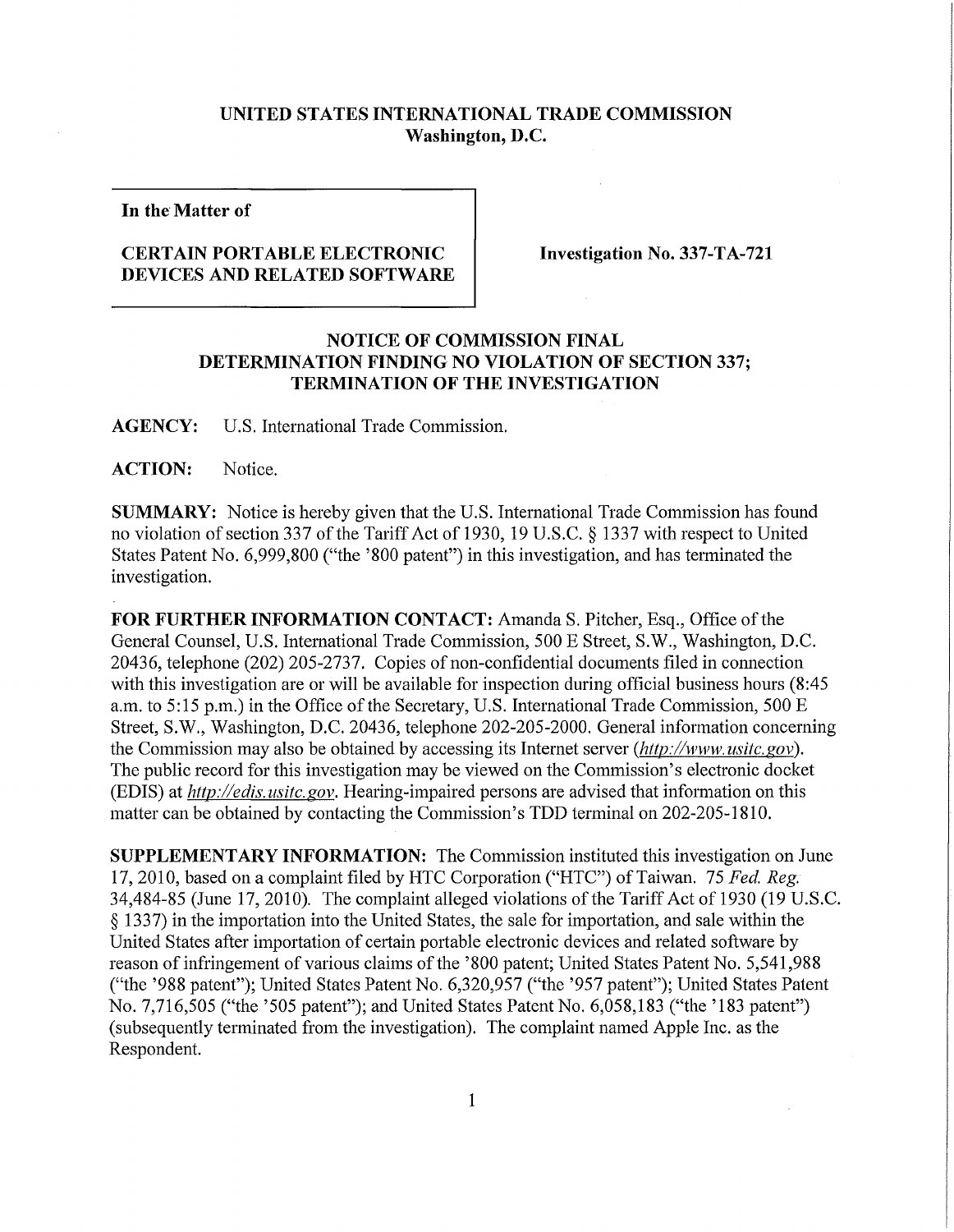On October 17, 2011, the ALJ issued his final ID, finding no violation of section 337 by the Respondent. Specifically, the ALJ found that the Commission has subject matter jurisdiction and that Apple did not contest that the Commission has *in rem* and *in personam* jurisdiction. The ALJ also found that there was an importation into the United States, sale for importation, or sale within the United States after importation of the accused portable electronic devices and related software. Regarding infringement, the ALJ found that Apple does not infringe claims 1, 2, 4, 6, 10, 11, 14 and 15 of the '800 patent, claims 1 and 10 of the '988 patent, claims 8-9 of the '957 patent and claims 1-2 of the '505 patent. With respect to invalidity, the AL J found that the asserted claims are not invalid. Finally, the ALJ concluded that an industry exists within the United States that practices the '988 and '957 patents, but not the '800 and '505 patents as required by 19 U.S.C. § 1337(a)(2).

On October 31, 2011, HTC filed a petition for review of the ID, which also included a contingent petition for review. Also on October 31, 2011, Apple filed a contingent petition for review. On November 8, 2011, the parties filed responses to the petition and contingent petitions for review. On December 16, 2011, the Commission determined to review the ID in part. The Commission determined to review the ALJ's findings for '800 patent in its entirety and requested briefing on nine issues, and on remedy, the public interest and bonding. 76 Fed. Reg. 79708-09 (Dec. 22, 2011). The Commission did not review any issues related to the'505 patent and reviewed in part the ALJ's findings for the '988 and '957 patents. *Id.* The Commission took no position on one limitation and affirmed the remainder of the ALJ's findings for the '988 and '957 patents. *Id.* The Commission terminated those patents from the investigation. *Id.* 

On January 4, 2012, the parties filed written submissions on the issues under review, remedy, the public interest, and bonding. On January 11, 2012, the parties filed reply submissions on the issues on review, remedy, the public interest, and bonding.

Having examined the record of this investigation, including the ALJ's final ID, the Commission has determined that there is no violation of section 337. Specifically, the Commission has determined to reverse the ALJ's finding that the "switching the PDA system from normal mode to sleep mode when the PDA system has been idle for a second period of time" limitation of claim 1 is met and affirm the ALJ's determination that the accused products do not meet the "implementing a power detection method comprising steps of: detecting an amount of power of a source in the power system; switching the mobile phone system to off mode when the detected amount is less than a first threshold; and switching the PDA system to off mode when the detected amount is less than a second threshold" limitations of claim 1. In addition, the Commission affirms the ALJ's finding that no domestic industry exists for the '800 patent. The Commission also finds that Apple's waiver argument is moot.